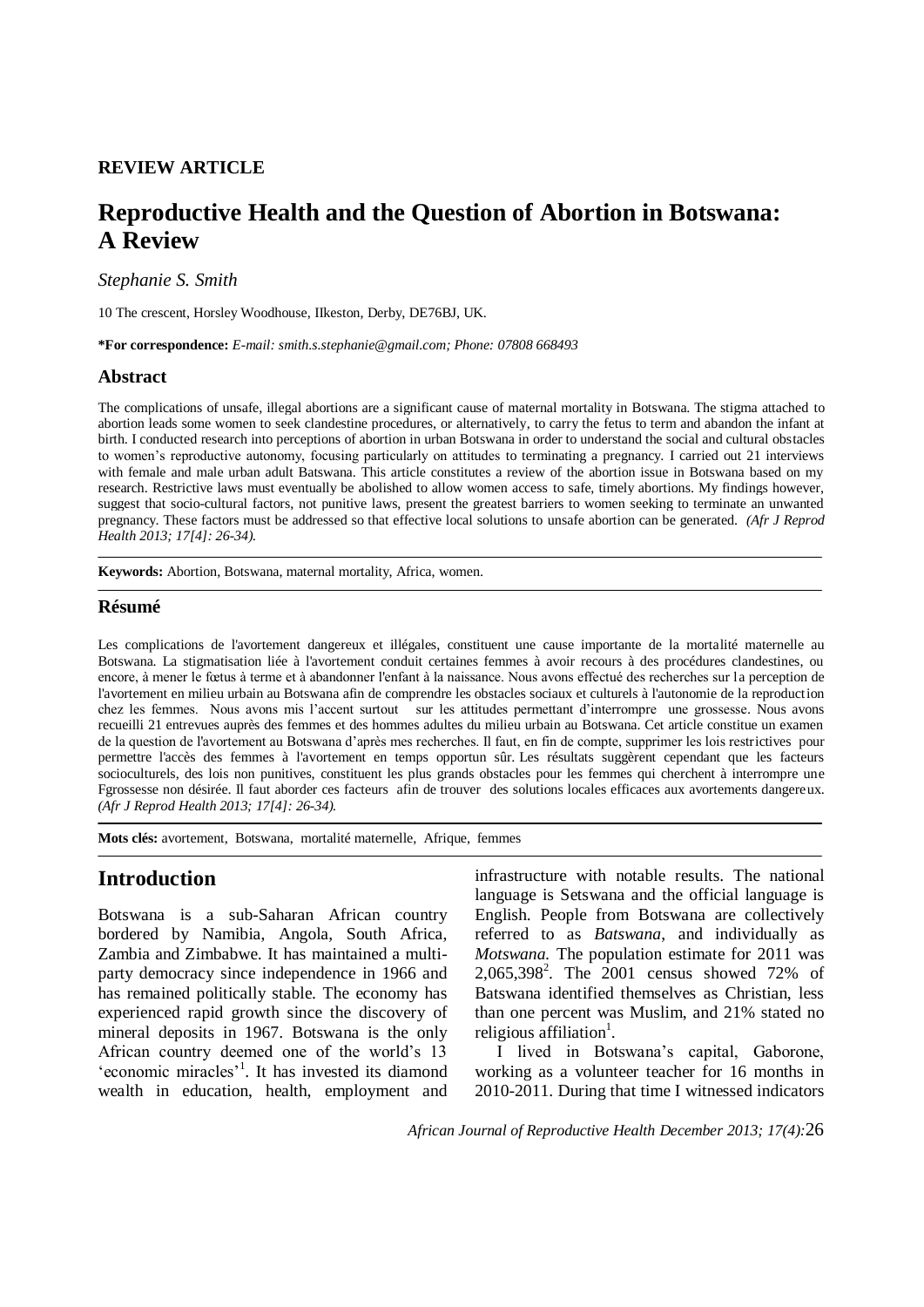of problems for women's reproductive choice, which appeared out of alignment with a rapidly modernising society. I met women who had been compelled to surrender their personal aspirations because they were unable to terminate an unwanted pregnancy either as a result of social or familial pressures, or because abortion on request was not available in Botswana. I encountered a small number of women who were being forced to track down clandestine providers, and many more who had made the expensive and time-consuming journey to South Africa to procure an abortion in a legal setting. I read numerous newspaper reports about women being prosecuted for involvement in abortion; the suicides of pregnant teenagers; deaths caused by dangerous 'backyard' abortions; and babies and fetuses being found abandoned or buried<sup>3-7</sup>. I was struck by the implication of these incidents; that there is an unmet need for safe, legal and accessible abortion in Botswana.

### *Women's position in Botswana today*

The situation of women in Botswana must be appreciated in order to understand the problem of unsafe abortion. There is notable tension between traditional culture and the new values accompanying development. 'Cultures resistant to women's equality with men have unselfconsciously perpetuated women's subordination and powerlessness as a "natural" condition of family life and social order so profoundly as often to render women's disadvantage invisible<sup>38</sup>. This quote is pertinent in the case of Botswana where the notion of submissive obedience for women has permeated socialisation to the extent that it can be difficult to recognise<sup>9-10</sup>. In the gender-related development index Botswana ranks 109 out of 157, illustrating that gender inequalities remain an issue<sup>11</sup>. Whilst some women have begun to live relatively independent lives, they 'continue to negotiate their gender identities against a background of internalised cultural values'<sup>12</sup>.

Many women in Botswana today live simultaneously modern and traditional lifestyles. They share their time between their rural homes and their city workplaces, increasing their independence and yet continuing to operate within the customary patriarchal system. An NGO study

found that young people in Botswana expect women in rural communities to be subservient, yet view women in the city as determined to seize their independence<sup>13</sup>. The boundaries of patriarchy in Botswana are becoming increasingly fluid as women begin to move away from their traditional gender roles $^{14}$ .

Traditionally, the *lobola* (bride price) system represented the purchase of a woman's reproductive function, moving it from her family to her husband's family. Having paid this*,* the new husband was entitled to total sexual and physical control over his wife under customary  $\alpha$ <sup>15-16</sup>. Customary law operates alongside common law today, but is ring-fenced and thus not subject to constitutional obligations that protect women's rights. The historical practice of *lobola* persists. Women's ability to resist a situation where they have little or no bodily autonomy continues to be undermined by their economic dependence on men<sup>17</sup>. Whilst employment in the formal sector is beginning to open up for women, it is limited and positions reserved for women are low-paid; most women are low-income domestic workers $^{17}$ . This situation supports the continuation of unequal marriages, and pushes unmarried women into exploitative interactions with older men who can supply them with the goods and services they require. Within these relationships women's reproductive decision-making powers are likely to be compromised by their subordinate position, which is both culturally perpetuated and economically necessary for their material  $survival<sup>17</sup>$ .

Gendered rules of behaviour mean that if a woman is raped she was 'asking for it' by acting inappropriately<sup>18</sup>. STDs are generally perceived to be women's diseases; some believe HIV can only be contracted from a woman $17$ . This belief system extends to holding women culpable for unintended pregnancies; it is thought that they risk pregnancy by choosing to have sexual intercourse. To have an abortion is hence viewed as avoidance of responsibility; the woman must bear a child as punishment for her lascivious behaviour<sup>8</sup>. In a nation where men generally dominate sexual decision-making, this punitive approach has especially damaging consequences for women's health rights.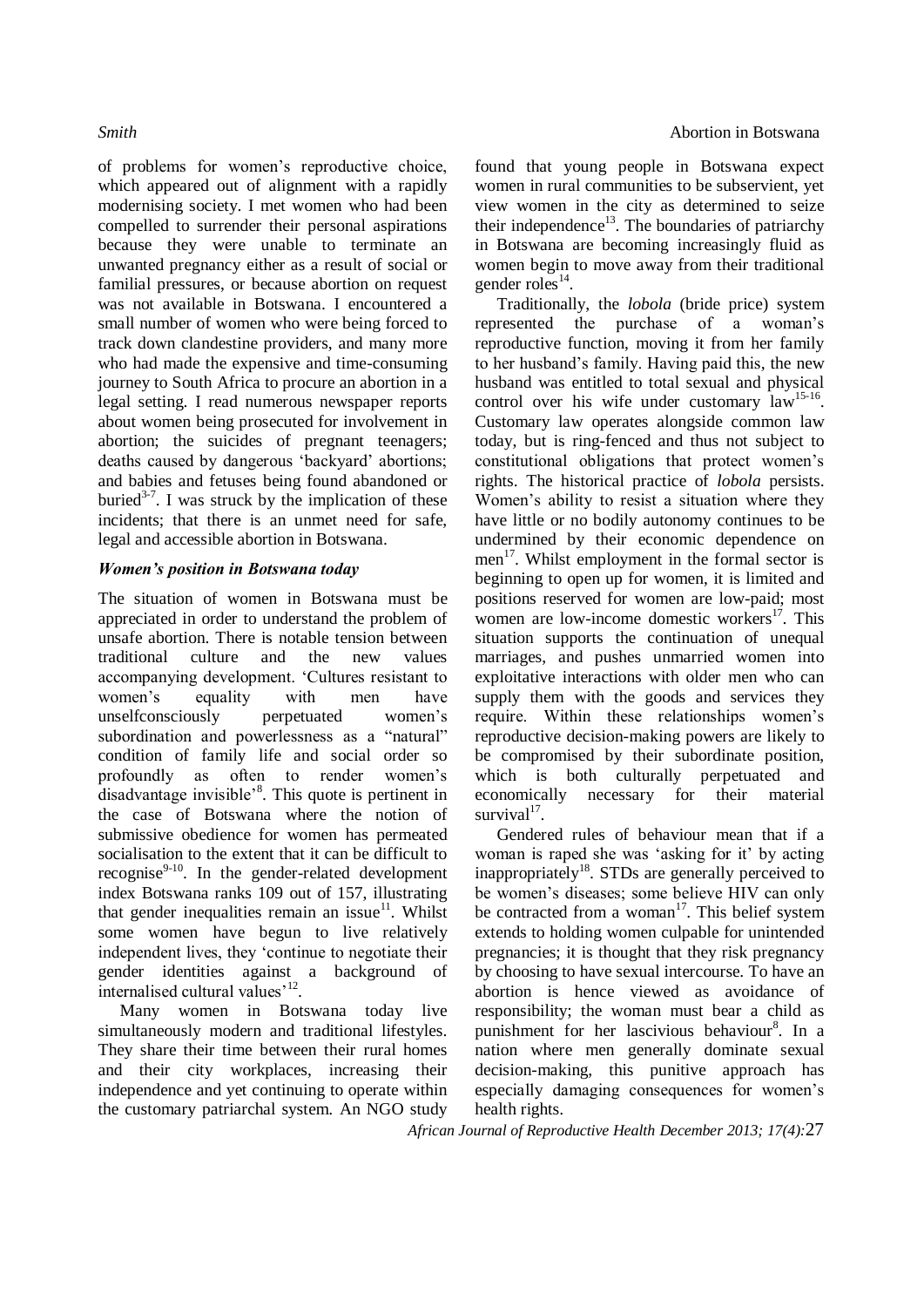Botswana has seen great social change since independence, although the benefits of modernisation have unevenly favoured men. The unemployment rate for women is consistently higher than that for men<sup>12</sup>, and there is no space for women to participate genuinely and effectively in law or politics<sup>19</sup>. Botswana's system is inherently contradictory; a modern, democratic state, proclaiming the equal rights of all citizens; it is still fundamentally patriarchal<sup>19</sup>. Current restrictive abortion laws, high levels of domestic violence against women, and increasing incidence of rape would suggest that society's gravitation towards individualistic, autonomous lifestyles has not extended into the realm of women's bodily autonomy.

### *The government and women's rights*

The government of Botswana, aided by NGOs and donor agencies, has made some important commitments to establishing women's rights $^{10}$ . These include the formation of the Women's Affairs Division and the accompanying National Gender Framework; Vision 2016, which is rooted in national principles of democracy, equality and autonomy; the Platform for Action following the 1995 Beijing World Conference on Women; the signing of international instruments for gender equality, including the UN Convention on the Elimination of All Forms of Discrimination Against Women (CEDAW), the Southern African Development Community (SADC) Declaration on Gender and Development and the Protocol to the African Charter on the Rights of Women; Millennium Development Goals (MDG); the Declaration of the International Conference on Population and Development; the Constitution; National Development Plan 9 (NDP9); and the instigation of a comprehensive review of genderdiscriminatory laws which has resulted in numerous reforms<sup>10-20</sup>. Despite this impressive inventory of programmes aimed at eradicating gender inequality and advocating women's health rights, women continue to be socialised into subservient, dependent roles, unable to participate in sexual-decision making and thus made vulnerable to rape, forced pregnancy and unsafe abortion. 'Tradition' is invoked all too often as a

defence against the gendered roles that hinder women's autonomy<sup>21</sup>.

The government claims it is committed to revising all discriminatory laws, and altering the damaging cultural attitudes that currently prevent women from making full use of healthcare and family planning resources. Botswana is signatory to international instruments that specify the importance of women's sexual and reproductive health and rights. This includes CEDAW, which states that withholding medical services needed only by women, such as abortion, is discriminatory<sup>22</sup>. Yet, the Abortion Act has not been included in the State's otherwise extensive legal reforms. Failure to acknowledge that a restrictive abortion law damages women's health contradicts the government's pledge to address gender equality within the law.

### *Reproductive health versus maternal mortality*

Botswana's healthcare system is funded by 18% of the total budget and resources are distributed throughout rural areas via an outreach system<sup>1</sup>. The country has witnessed rapid fertility decline, from 7.1 in 1981 to 2.9 in  $2007<sup>11</sup>$  and 2.5 in 2011 at the time of my research<sup>2</sup>. Fertility according to education level shows marked disparity. The fertility rate for women with no formal education is 5.8. For university-educated women it is 2.7. The fertility transition is partially a result of the family planning programme in Botswana, deemed the most effective in Africa; it is incorporated into maternal and child health services and is free and  $accessible<sup>1</sup>$ . By 2007, 95% of the population lived within 8km of a healthcare facility and 90-99% of births were assisted by skilled birth attendants. In 2010 only 1% of births did not take place in a clinic or hospital<sup>23</sup>. 94% of women received antenatal care at the time of writing  $(2011)^{11}$ .

*African Journal of Reproductive Health December 2013; 17(4):*28 Despite improvements in reproductive health, maternal mortality remains very high and its causes must be addressed<sup>24</sup>. MDG target 5A is a reduction of the maternal mortality ratio by three quarters between 1990 and 2015. A lack of baseline data has resulted in imprecise measurement $^{21}$ , although varying data sources give an impression of the situation. Figures vary from 163 to 800, although 200 to 300 is the most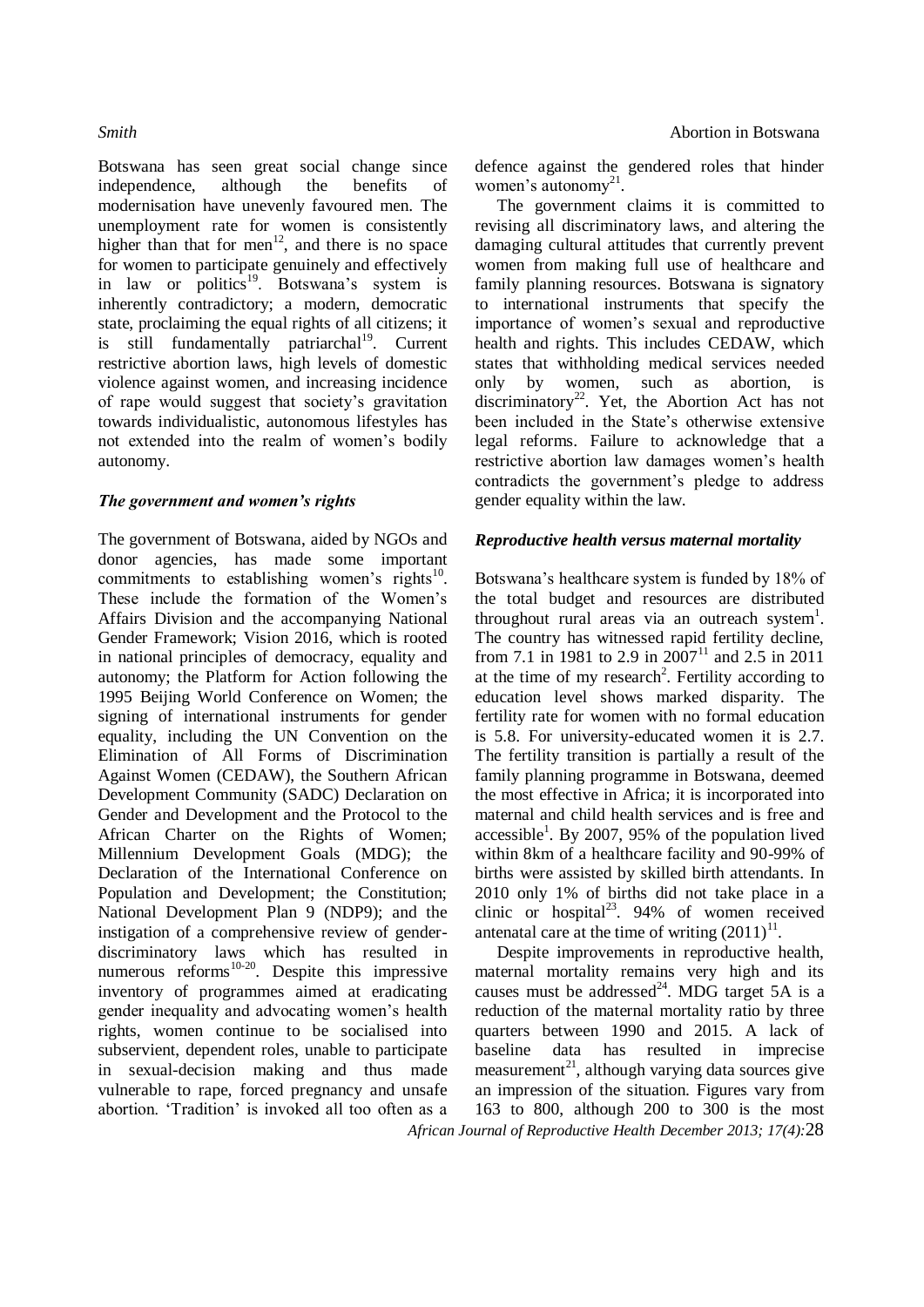frequently cited range<sup>2,11,23,25</sup>. Botswana's MDG target for 2015 is  $21^{26}$ . Set against this goal, even the lowest figures for maternal mortality suggest inadequate progress.

A significant cause of maternal mortality in Botswana is unsafe, illegal abortion. This seems to have been increasing since the 1990s, which could be a result of the desire for smaller families<sup>27</sup>. 3,700 women were officially treated for complications of unsafe abortion in  $1992<sup>3</sup>$ , which amounts to around 3% of the 1992 population. In 2007, 16% of maternal deaths were attributed to septic abortion<sup>23</sup>. In 2010, deaths from abortion complications were the leading cause of maternal mortality at 13.4%. After abortion-related deaths, the biggest known causes were respiratory diseases 11%, HIV-related causes 9.8%, protozoal diseases 8.6% and eclampsia  $7.3\%$ <sup>23</sup>. It must be noted that some women suffering from the medical consequences of unsafe abortion may present with miscarriages or unknown causes to protect themselves from the law; many more women will not receive treatment at all. Under-reporting is the likely result.

The total annual cost of post-abortion care in sub-Saharan Africa is between \$80m and \$145m, and this would be at least doubled if all the women who needed such care actually received it $^{28}$ . The psychological and personal costs for women are great. Confusion, guilt and depression often follow abortion<sup>29</sup>. Suicide associated with the turmoil of unwanted pregnancy and abortion is yet another  $cost^{29}$ . Vlassoff et al call attention to indirect costs to households and society<sup>30</sup>. Inter-generational productivity is affected by maternal deaths or morbidity in the family and this has repercussions for the economy.

### *The issue of abortion in Botswana*

Abortion was illegal in Botswana until 1991, when amendments were made under the Penal Code (Amendment) Bill. Pregnancy could be legally terminated within 16 weeks of conception under the following conditions: if the pregnancy was caused by rape or incest, to save the life of the mother, or in the instance of fetal impairment. The UN warns that despite this liberalisation of the abortion law, dangerous and illegal procedures

 $\text{occur}$  regularly in Botswana<sup>31</sup>. Bureaucratic delays; lack of clearly defined protocol negative attitudes of health facility staff; shortage of sites where the procedure may be carried out; shortage of doctors and women's lack of knowledge of their rights under the law, all contribute to denying access to the procedure even where it would be legal.

Abortion outside of the permitted circumstances is illegal. The sentence for aiding an abortion carries a maximum of seven years imprisonment. A woman who attempts the procedure herself is liable to three years imprisonment. Criminalising abortion contributes to economic injustice in developing countries<sup>28, 32</sup>. Access to safe abortion and/or quality aftercare is usually restricted to women who have access to funds. Those without such means become the victims of dangerous clandestine procedures $^{28}$ . This is applicable to Botswana where those with sufficient finances and freedom of movement can procure safer illegal services from a qualified practitioner, or travel to neighbouring South Africa to access legal abortion. However, most women requiring abortions are restricted to 'backyard' services.

While police and newspaper reports must be treated with caution, they do suggest that 'backyard abortion', 'fetus-dumping' and 'babydumping' occur regularly. In the local context, backyard abortion is a common term for unsafe abortion. This is defined by the WHO as a 'procedure for terminating an unwanted pregnancy done by persons who may lack the necessary skills or conducted in an environment that lacks the minimal medical standards, or both<sup>33</sup>. Fetusdumping refers to the concealment of a fetus following an abortion, usually through burial in pit-latrines or flushing down toilets. Babydumping is closely linked with infanticide, and involves the abandonment of a new-born child. In some cases the child is killed and the body is hidden, in others the child is left alive in a public place such as a hospital. It is important that this effect of criminalising abortion is acknowledged and monitored as far as possible. It is likely that incidences of baby-dumping would be dramatically reduced if abortion was legal and accessible.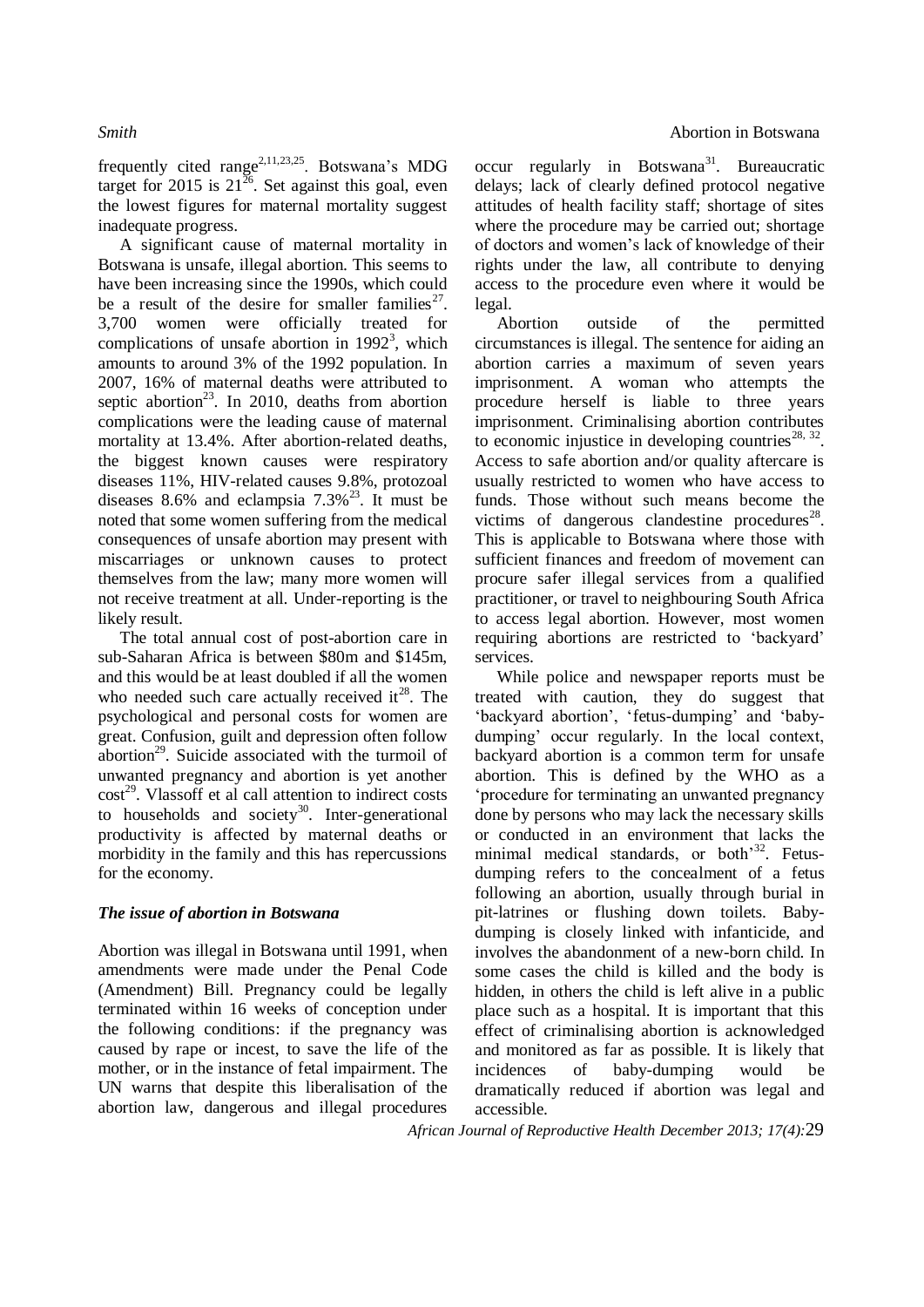The 'pro-life' (anti-abortion) argument is commonly grounded in the idea that termination of the fetus is tantamount to murder. The debate surrounding the Penal Code (Amendment) Bill gave voice to vigorous disagreement from the Botswana Christian Council who took this approach<sup>33</sup>. However, the Penal Code states, 'a child becomes a person capable of being killed when it has completely proceeded in a living state from the body of its mother.' Thus, Botswana's law does not have any legitimate base in the prolife paradigm, and the government's pro-active approach to revising gender-discriminatory laws implies that it is not simply an outdated piece of colonial legislation. Rather, there are contemporary grounds for denying abortion on demand. In the context of Botswana's notable democratic record it is reasonable to expect that its laws reflect the values of its society. This prompted me to explore attitudes to abortion, in order to find out if there are socio-cultural explanations for the criminal status of abortion.

### *What it means to be a mother*

I argue that the interpretation of motherhood in Botswana is important in understanding the way abortion is perceived. Motherhood is rooted in traditional culture as a vital indicator of womanhood. This has not diminished with modernisation. Childless women are treated with suspicion and suffer harsh consequences  $17,34$ . Schapera emphasises how having and raising children is the cornerstone of the family and society in Tswana culture<sup>15</sup>. Sexual and social practices are deliberately created to maximise reproductivity. The primary reason for marriage is the production of offspring. Children are seen as key sources of labour and they help strengthen important family ties<sup>19</sup>. A woman becomes an adult on becoming a mother; women are re-named in relation to their first child (for example 'Mma Kgosi', meaning 'Mother of Kgosi'). Being able to bear children continues to be central to women's identity, and a point of great personal pride. To be perceived as infertile 'is to risk characterisation as an individual who is not seen as a Motswana<sup>35</sup>. Traditionally, the blame for infertility was placed on witchcraft or a past abortion<sup>15</sup>. Today it is still

### **Smith Abortion in Botswana**

widely considered that a man cannot be infertile; the responsibility for childlessness must fall upon the woman<sup>35</sup>. Women have deployed covert devices to negotiate problems arising from uncertain fecundity in their husband. Narratives of 'sleeping fetuses' to explain how a woman became pregnant while her migrant worker husband was away, are just one example<sup>35</sup>. Despite such evidence of women's agency, the literature is weighted towards the devastating impact of infertility on women. In this context, perceptions of abortion are inextricable from perceptions of motherhood; to terminate a pregnancy is to deny childbirth.

### *Contextualising the abortion issue in Botswana – previous research*

As discussed above, the cultural significance of motherhood curtails women's reproductive choice. However, there are further factors that contribute to the problem of abortion, and to its impact on women and the country as a whole. Such factors include the cultural challenges that are presented by a culture that defines women as subservient, and the impact of rapid developmental changes on traditional gendered roles. The effect of this situation is reflected in the complex dynamics of previous abortion law reform. Central to the problem of understanding abortion is the lack of research that is specific to Botswana. The following section considers the above-mentioned issues in the wider context of women's reproductive health in Africa, and is based on prior research that has been conducted in the area.

Mogwe outlines the key points of debate that surrounded the Penal Code (Amendment) Bill of 1991. The Catholic Church, backed by the leading opposition party, actively resisted the reforms. The bill was finally passed as a result of pressure from the medical profession seeking to protect themselves from the law, rather than from public demand for women's rights $33$ . Mogwe challenges the extent to which abortion law reform has actually increased women's bodily autonomy in Botswana; she argues that the extent to which the law enables women to procure abortions is dubious, particularly as they must secure a conviction through the courts to receive an abortion on grounds of rape or incest.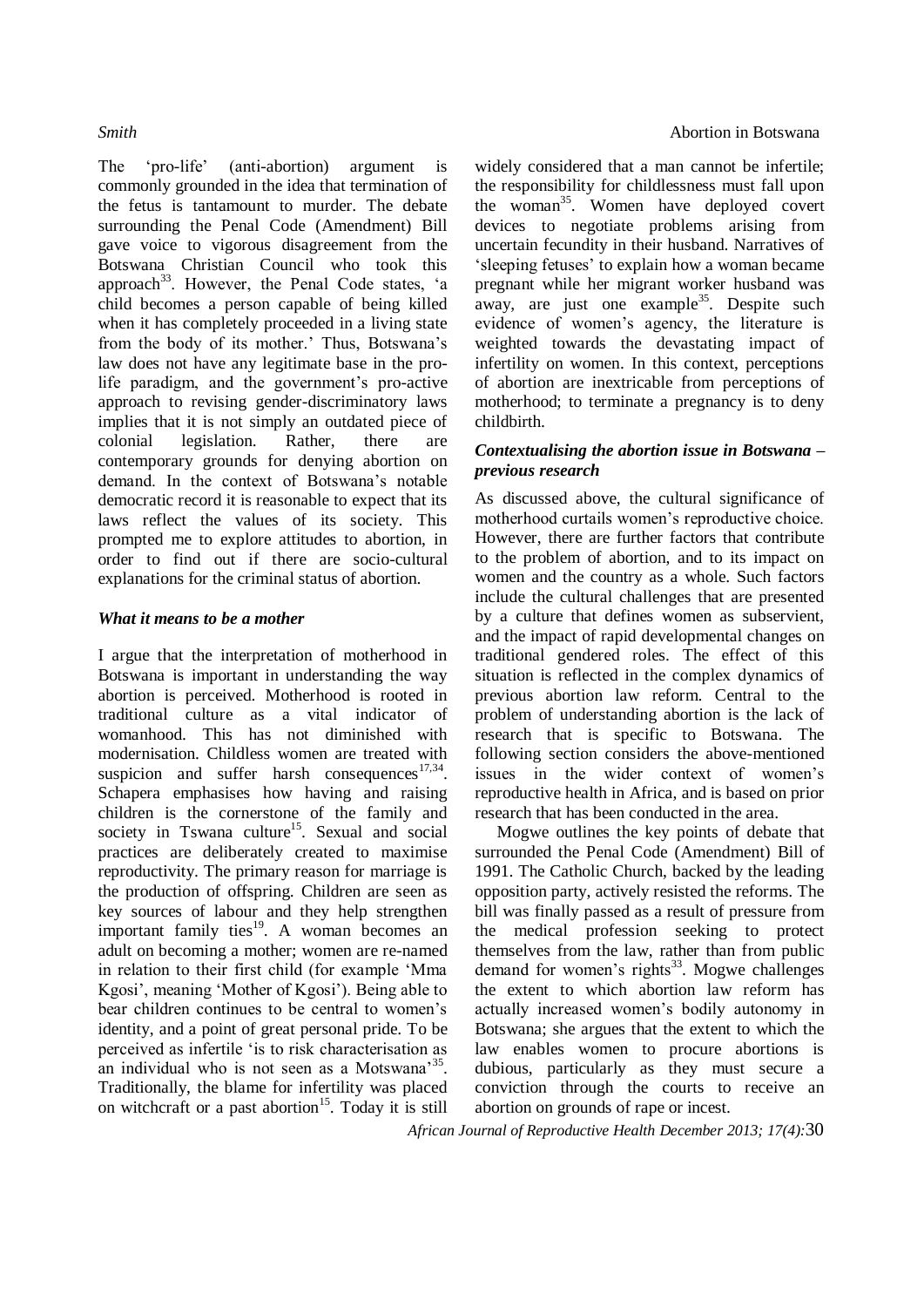Notwithstanding Mogwe's article, there is little academic work that discusses abortion specifically in the context of Botswana. I have been able to gain a limited understanding of the situation by reading more widely around issues of women's health in Africa. The literature on aspects of Botswana's culture, society and history has helped me to situate my own research in a wider context. In addition, official publications from the government of Botswana and its partners in policy-making provide some useful information on women's reproductive health and rights.

Researchers have extensively explored the position of women in traditional Tswana culture $9,15$ . They highlight the gender imbalances created by a patriarchal socialisation process. Women are expected to be subservient not only to their husbands and fathers, but to all men. Schapera and Maharaj have given the customarylaw practice of *lobola* ('bride price') substantial attention<sup>15-16</sup>, as it underscores women's situation with regards to their bodily autonomy. Understanding the dynamics of *lobola* is useful for investigating contemporary issues of sexual and reproductive choice, potentially illuminating perceptions of abortion.

The capital Gaborone is beginning to witness changing norms in family structure, including increases in cohabitation and extra-marital pregnancy. Mookodi attributes this to a greater desire for autonomy in the face of new education and employment opportunities for women $12$ . However, the belief that 'motherhood is rather a mandate and not an option' prevails $37$ , severely limiting women's prospects for control over reproductive decisions. Researchers have explored the meaning of motherhood in Tswana culture<sup>15,17,</sup> 19,34-35,37-38, emphasizing that bearing a child is tantamount to womanhood. Contributing to my understanding of motherhood in Botswana, Mogobe details the multiple ways in which being perceived as infertile can destroy a woman's social standing and identity $37$ . Peters calls for further investigation into interactions between women and men in the context of developmental changes<sup>39</sup>; my research into the socio-cultural aspects of abortion in urban Botswana will add to this. To some extent, inferences about the socio-cultural aspects of abortion can be drawn from literature

that explores identity, family planning, motherhood, teenage pregnancy, infertility, HIV/AIDS, rape, domestic violence, and the status of women in Botswana. However, researchers have called for qualitative work that addresses the absence of socio-cultural research focusing specifically on abortion<sup>28,29,40</sup>. NGO Emang Basadi has called for studies that investigate the beliefs and attitudes of men and women in regard to family planning<sup>25</sup>.

A number of researchers have examined the costs of unsafe abortion<sup>26,28,30,40-44</sup>. They focus heavily on health-care system costs. Whilst the cost of illegal abortion is a strong argument to present to policymakers in a campaign for law reform, it is not my key focus. Rights to bodily integrity are of equal importance and my analysis will be weighted towards this paradigm. Teklehaimanot, Sai, and Benson have discussed the possibilities for a human rights approach to abortion law reform, emphasizing that reproductive autonomy is a basic right, regardless of the legal context<sup>32,43,45</sup>. However, until we begin to develop a localised understanding of how unsafe abortion is constructed and dealt with, attempts at generating effective solutions will be limited.

Researchers have discussed abortion in the wider African context<sup>26,29,30,32,41,43-44</sup>. Where Botswana is mentioned it tends to be grouped with the sub-Saharan region as a whole. These studies shed light on the general dynamics of abortion, but merging one nation into a regional compound is problematic. Countries in Sub-Saharan Africa differ significantly from one another in terms of their culture, political stability, economy and social structure, and do not share a common history. This compromises the efficacy of this grouping for discussion of sexual and reproductive health matters.

### *Unsafe abortion*

*African Journal of Reproductive Health December 2013; 17(4):*31 The literature on unsafe abortion in developing countries focuses on maternal mortality and morbidity. It emphasizes that 'it is the number of maternal deaths, not abortions, that is most affected by legal codes<sup>'28</sup>. This signifies that rather than reducing the number of abortions taking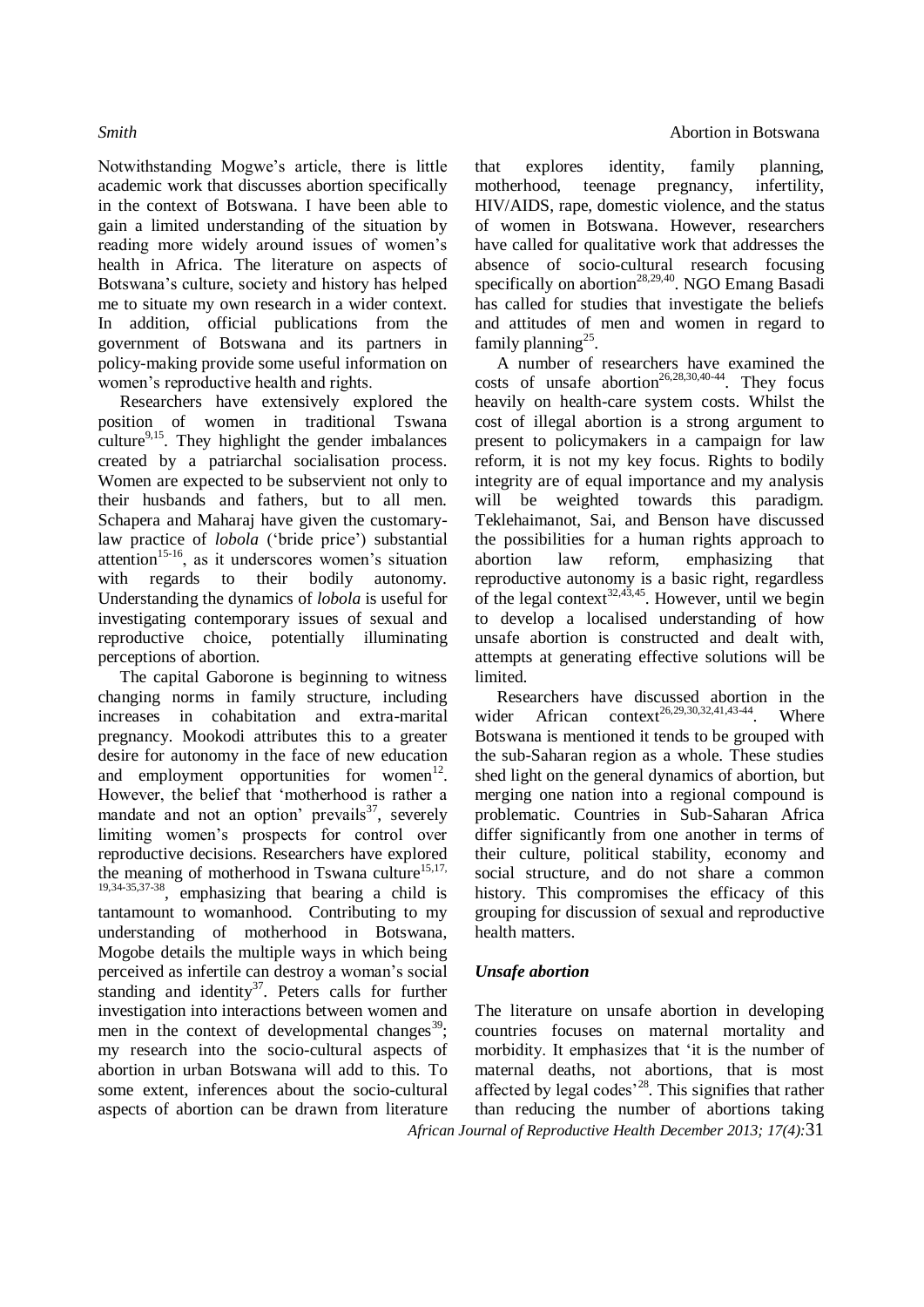place, legal restrictions on the procedure serve to create a market for unsafe, clandestine services, increasing the risk of complications and resulting maternal deaths. Hord and Wolf discuss how dangerous problems such as infection, haemorrhage, perforation, infertility and pelvic inflammatory disease are almost totally preventable if procedures are done safely, and yet resources directed at reducing complications from unsafe abortion are too minimal to be effective $44$ . They blame this situation on the stigma surrounding sexual and reproductive concerns in Africa, which my interviews suggest is a legitimate claim in the case of Botswana. Mogobe et al examine the situation in Botswana, sexual and reproductive services are supplied free in government clinics and hospitals, and yet alarming maternal mortality levels  $persist<sup>47</sup>$ . In agreement with Hord and Wolf, they attribute the high number of abortion-related deaths to the cultural stigma which prevents women from seeking medical attention for complications of unsafe procedures, and to Botswana's restrictive law pushing women to clandestine providers.

The official 'Policy on Women in Development' declares the State's dedication to promoting reproductive health rights<sup>24</sup>. We see this pledge repeated in multiple reports and publications. In these papers, discussions of rape, contraception, family planning, teenage pregnancy, HIV/AIDS, maternal mortality and other related issues are extensive. Abortion is given only a cursory mention as one cause of maternal mortality and is not investigated further. The government of Botswana and UNICEF acknowledged the tragic consequences of an increase in backstreet abortion in the late  $1980s^{48}$ , yet only six lines are reserved for this issue within a 253-page publication. The government has continued to confirm that illegal, unsafe abortion is a regular occurrence in Botswana<sup>49</sup>.

### *The way forward*

Official reports outline the country's goals, achievements and strategies in the arena of women's health and rights. This allows me to gauge the extent to which abortion-related concerns support or contradict the perceived stage of development in these issues. However, they are limited in that they only state what ought to be happening, what improvements have been attempted and the statistical impact of these changes. They cannot be said to represent lived experience or attitudes; people's voices are not heard through numerical data. It is imperative that investigations of beliefs and knowledge are carried out so that we can gain an understanding of the context of unsafe abortion, which may help pave the way for a thorough investigation of the problem.

Only a small number of studies have been based on the voices of the Batswana rather than on statistical data $10,35,47,50$ . Datta's research on gender and development involved interviews being conducted with official representatives in government and NGOs, as well as focus group discussions with groups of men<sup>10</sup>. Ritsema's illuminating study on HIV/AIDS in the context of rapid urban growth in Botswana presents a similar methodological framework as my own research, in that it is comprised of opportunistic selection of interview respondents<sup>50</sup>. Mogobe's study of infertility was based on interviews with people living in Gaborone and encompassing a range of demographic attributes<sup>37</sup>.

Given the legal and socio-cultural constraints on abortion in Botswana, it is not possible to estimate the true extent of the issue. However, the problem clearly has an impact on women's health, and is inextricable from the wider issue of women's reproductive rights, their bodily autonomy, and their position in a rapidlydeveloping nation.

### **References**

- 1. The World Bank. Fertility decline in Botswana 1980–2006: A case study, 2010. [Cited 2011 Sep 19]. Available worldbank.org/.from http://siteresources.
- 2. CIA World Factbook. [Cited 2011 Oct 30] Available from https://www.cia.gov/.
- 3. Ontebetse K. Abortion drug sold in the streets. Botswana Gazette [newspaper online]. 2010 [cited 2011 May 17] Available from http://www.gazettebw.com/.
- 4. Disang L. Police picking human fetuses around town. Sunday Standard [newspaper online]. 2010 [cited 2010 Feb 6] Available from http://www.sundaystandard.info/.
- 5. Gosalamang G. Poverty a major cause of baby-dumping. Botswana Gazette [online newspaper]. 2011 [cited
- *African Journal of Reproductive Health December 2013; 17(4):*32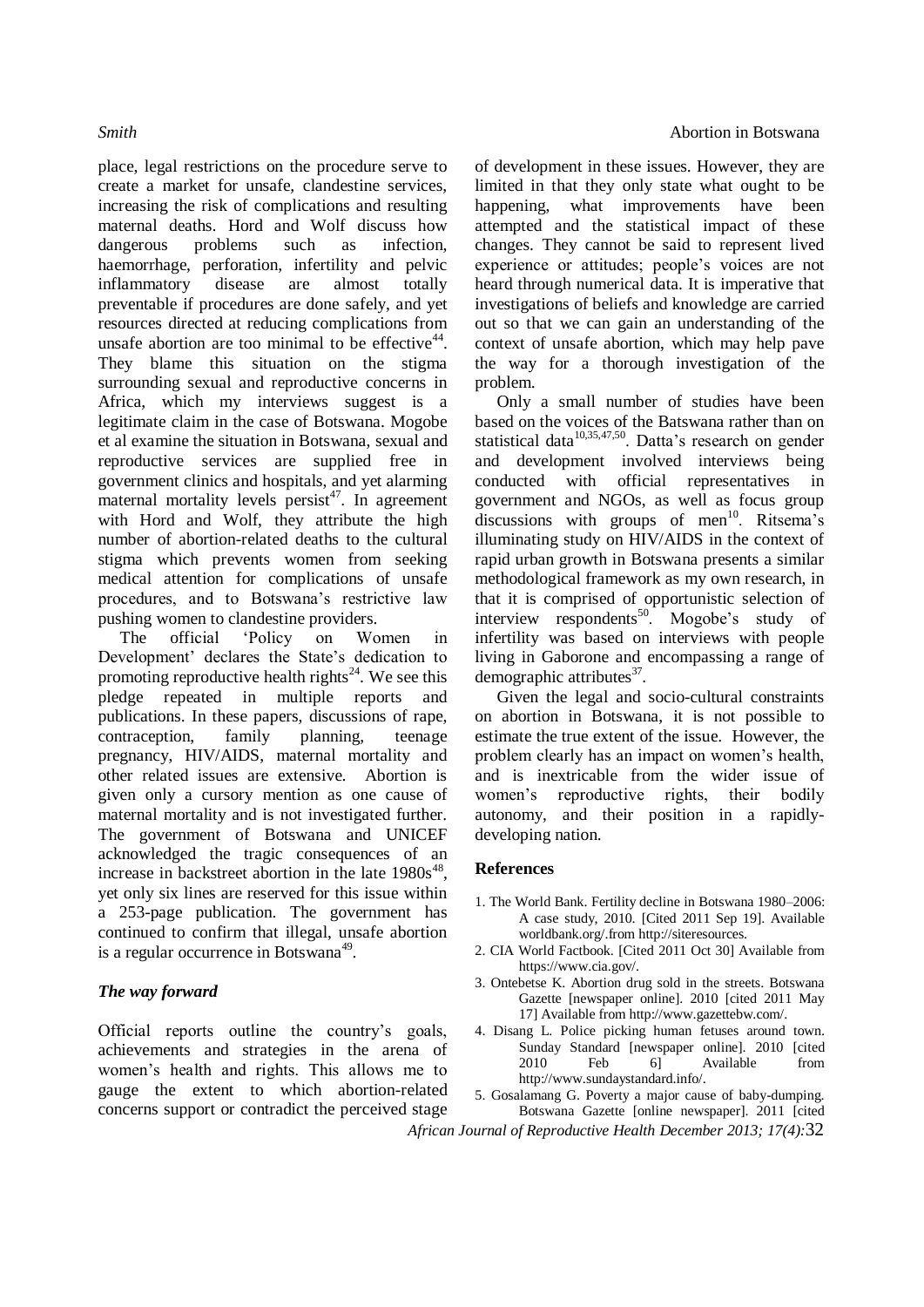**Smith Abortion in Botswana** 

2011 May 17] Available from http://www.gazettebw.com/.

- 6. Moroka T. Discontinuity, detachment and death: Rethinking baby-dumping, concealment of birth and infanticide. Sunday Standard [newspaper online]. 2011 [cited 2011 May 17] Available from http://www.sundaystandard.info/.
- 7. Oniro T. Abortion: is it "genocide"? Mmegi [newspaper online]. 2009 [cited 2011 May 17] Available from http://www.mmegi.bw/.
- 8. Cook R, Dickens B. Human rights dynamics of abortion law reform. Hum. Rights Quart. 2003;25(1):1-59.
- 9. Kinsman M. 'Beasts of burden': The subordination of southern Tswana women, ca. 1800-1840. Journal of Southern African Studies 1983;10:38-54.
- 10. Datta K. A coming of age? Re-conceptualising gender and development in urban Botswana. Journal of Southern African Studies 2004;30:251-268.
- 11. The World Bank. Reproductive health at a glance: Botswana. 2011 [cited 2011 Oct 12] Available from http://www.wds.worldbank.org/.
- 12. Mookodi G. Male violence against women in Botswana: A discussion of gendered uncertainties in a rapidly changing environment. Af. Soc. Rev. 2004;8:118- 138+127.
- 13. BONELA. Annual report. [cited 2011 Jul 19] Available from http://bonela.org/.
- 14. BONELA. Youth relationships and violence against women (VAW) in Gaborone: Implications for HIV/AIDS in urban Botswana, Botswana Review of Ethics, Law and HIV/AIDS 2009;3:3-16.
- 15. Schapera- 1. A Handbook of Tswana Law and Custom. 2<sup>nd</sup> ed. London: Frank Cass and Company, 1984:125-194.
- 16. Maharaj P. Male attitudes to family planning in the era of HIV/AIDS: Evidence from KwaZulu-Natal, South Africa. J. S. Afr. Stud. 2001;27:245-257.
- 17. Phaladze N, Tlou S. Gender and HIV/AIDS in Botswana: A focus on inequalities and discrimination. Gender and Development 2006;14:23-35.
- 18. Mathangwane J. (ed.) Proceedings of the National Conference on the Findings and Recommendations of the Study on the Incidence and Prevalence of Rape in Botswana. Gaborone: Botswana Police, 2001:1-54.
- 19. Dow U and Kidd P. Women, Marriage and Inheritance: Women and Law in Southern Africa. Gaborone: Women and Law in Southern Africa Trust, 2007.
- 20. Govt. Botswana Women's Affairs Division. Information Pack on the Abolition of Marital Power Act. Gaborone: Government Printer, 2004:1-27.
- 21. Govt. Botswana Women's Affairs Division. Botswana Country Report on the Implementation of the SADC Declaration on Gender and Development – The Addendum on the Prevention and Eradication of Violence Against Women and Children. Gaborone: Government Printer, 2000:1-42.
- 22. UN. Convention on the elimination of all forms of discrimination against women, General discrimination against women, General

Recommendation 24 [cited 2012 Apr 24] Available from http://www.un.org/.

- 23. Central Statistics Office. Botswana: Maternal mortality ratio 2006 – 2010 [cited 2011 Nov 3] Available from http://www.cso.gov.bw/.
- 24. Govt. Botswana and the National Preparatory Committee for the Regional and World Conferences on Women. Policy on Women in Development. Gaborone: Government Printer, 1995:1-40.
- 25. Emang Basadi. The Women's Manifesto: A Summary of Botswana Women's issues and Demands. Gaborone: Emang Basadi, 1996:3-20.
- 26. Henshaw S, Singh S, Haas T. The incidence of abortion worldwide. Int. Fam. Plan. Perspect. 1999;25:530- 538.
- 27. UN. Botswana: Abortion policy. [cited 2011 Nov 19] Available from www.un.org/.
- 28. Paxman J, Rizo A, Brown L, Benson J. The clandestine epidemic: The practise of unsafe abortion in Latin America. Stud. Family Plann. 1992;24:205-226.
- 29. Barreto T, Campbell O, Davies L, Fauveau V, et al. Investigating induced abortion in developing countries: Methods and problems. Stud. Family Plann. 2002;23:159-170.
- 30. Vlassoff M, Walker D, Shearer J, Newlands D, Singh S. Estimates of health care system costs of unsafe abortion in Africa and Latin America. Int. Perspect. Sex. Reprod. Health. 2009;35:114-121.
- 31. UN. Botswana: Abortion Policy. [2011 Nov 19] Available from www.un.org/.
- 32. Benson J. Evaluating abortion-care programs: Old challenges, new directions. Stud. Family Plann. 2005;36:189-202.
- 33. Mogwe A. Botswana: Abortion 'debate' dynamics. Agenda 1992;12:41-43.
- 34. Gage-Brandon A, Meekers D. Sex, contraception and childbearing before marriage in sub-Saharan Africa. Int. Fam. Plan. Perspect. 1993;19(1):14-18+33.
- 35. Upton L. 'Infertility makes you invisible': Gender, health and the negotiation of fertility in northern Botswana. Journal of Southern African Studies 2001;27:349-362.
- 36. Suggs D. Female status and role transition in the Tswana life cycle. Ethnology 1987;26:107-120.
- 37. Mogobe D. Denying and preserving self: Batswana women's experience of infertility. Af. J. Reprod. Health 2005;9:26-37.
- 38. Main M. Culture smart! Botswana: A Quick Guide to Customs and Etiquette. London: Kuperard, 2007:7- 165.
- 39. Peters P. Gender, developmental cycles and historical process: A critique of recent research on women in Botswana. Journal of Southern African Studies 1983;10: 100-122.
- 40. Coeytaux F. Induced abortion in sub-Saharan Africa: What we do and do not know. Stud. Family Plann. 1988;19:186-190.
- 41. Brookman-Amissah E. Woman-centred safe abortion care in Africa. Af. J. Reprod. Health 2004;8(1):37-42.